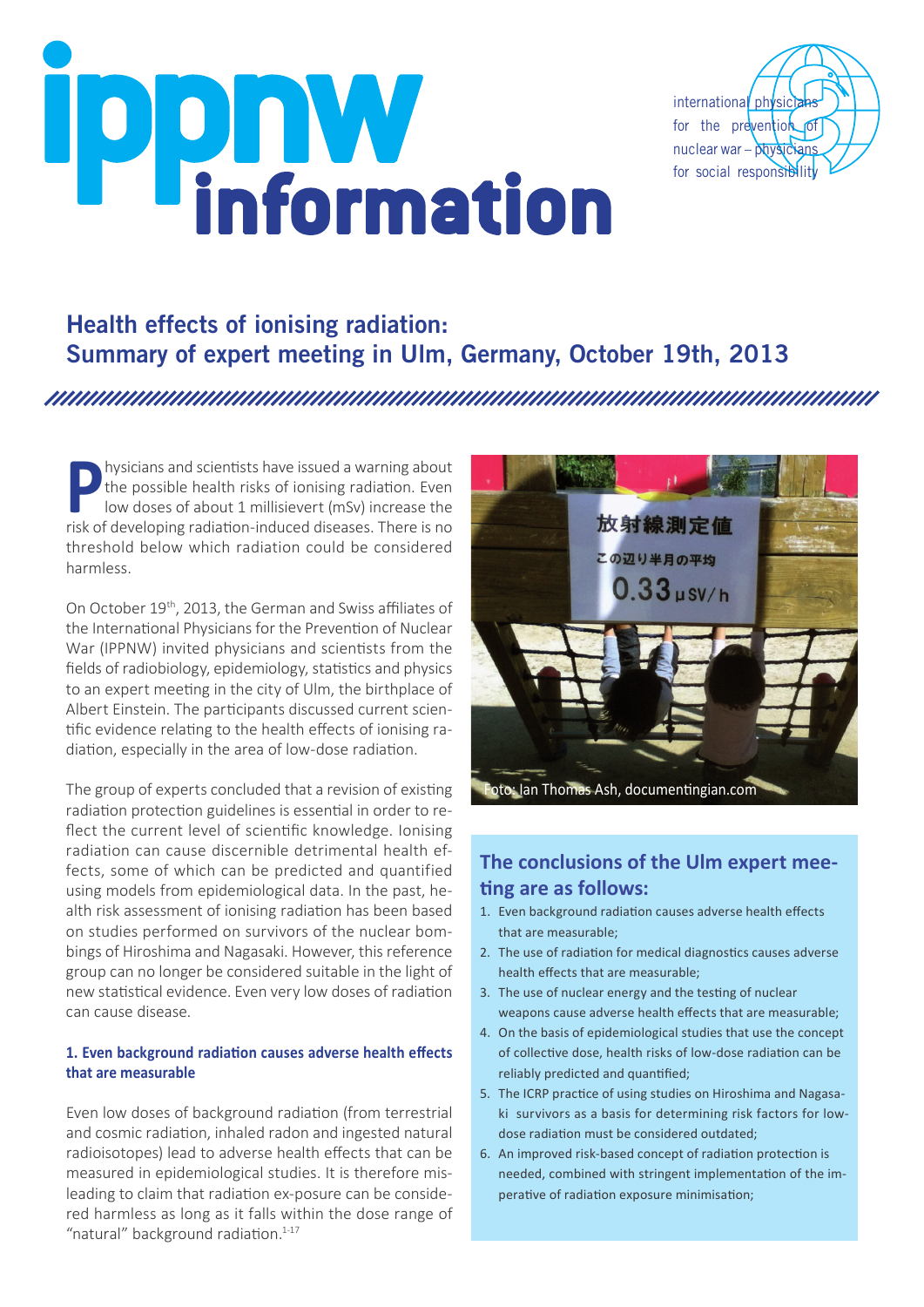### **2. The use of radiation for medical diagnostics causes adverse health effects that are measurable**

Both computer tomography (CT) and conventional x-ray examinations have been shown to cause increased rates of cancer (most notably breast cancer, leukaemia, thyroid cancer and brain tumours). Children and adolescents are at greater risk than adults, while the embryo is the most vulnerable of all.18-40

Reducing the use of diagnostic x-rays and nuclear medicine to the absolute necessitated minimum is urgently recommended. Strict indication guidelines should be adhered to and only low-radiation CT scanners used. Wherever possible, ultrasound or MRI should be preferred.

Certain population groups have an increased risk of developing cancer subsequent to radiation exposure, for example women with a genetic predisposition for breast cancer. Therefore it is recommended that women with such risk should not be included in screenings using x-rays. 41-45

### **3. The use of nuclear energy and the testing of nuclear weapons cause adverse health effects that are measurable**

Through the use of nuclear weapons (more than 2,000 tests) and severe nuclear acci-dents, vast quantities of radionuclides have been released and spread widely, exposing large numbers of the world population to increased radiation doses.

Epidemiological studies on the affected populations from around the nuclear weapon test sites in Nevada and Semipalatinsk and from the regions affected by the Chernobyl nuclear disaster show increased rates of morbidity and mortality.46-54

Even the normal routine operation of nuclear power plants leads to discernible adverse health effects in the surrounding population. Depending on the distance, higher incidence rates of leukaemia and other forms of cancers in children under five years of age have been found in the vicinity of nuclear power plants. (Currently, the strongest evidence can be found in Germany with consistent results in studies from Switzerland, France and the UK.)55-59

Workers occupationally exposed to ionising radiation show significantly higher rates of cancer than other groups, even when official dose limits are not exceeded.60-64 The health of their children is more damaged than other children.<sup>65-64</sup> Employees in uranium mining companies and nuclear weapons' production plants show increased rates of chronic lymphatic leukaemia.<sup>65-68</sup>

Leukaemia and many other forms of cancer have been induced by low doses of ionising radiation, from nuclear weapon testing, nuclear accidents, in regions with increased background radiation or through diagnostic radiological procedures and occupational ex-posure.<sup>69-92</sup>

As a result of low-dose exposure to radioactive iodine, thyroid disease - including cancer – has been observed in children, adolescents and adults.<sup>93-99</sup> Furthermore, low-dose ionising radiation causes severe non-malignant diseases such as meningioma and other benign tumour entities, cardiovascular, cerebrovascular, respiratory, gastrointestinal and endocrinological disease and disorders, psychiatric conditions, as well as cataracts.<sup>100-113</sup>

Studies have also been able to show that in-utero and childhood exposure of the brain to ionising radiation leads to impaired cognitive development. Potential sources of radiation are, amongst others, diagnostic x-rays, radiation therapy and radiation exposure through nuclear accident.114-116

Subsequent to nuclear accidents, teratogenic effects have been observed both in animals and humans, even those only exposed to low levels of radiation.<sup>117-120</sup> Some genetic effects can already be seen in the first generation of descendants, others only begin to appear in following generations. The latter may therefore be difficult to confirm. Numerous studies carried out in the "death zones" of Chernobyl and Fukushima on animals that have a high generational turnover show severe genetic defects that can be associated with the level of radiation exposure in their habitat. In humans, such defects have long been observed following low-dose radiation exposure. Transgenerational, i.e. genetically fixed radiation effects, have been frequently documented, for example in the children of Chernobyl 'liquidators'.121-128 Numerous other studies also suggest genetic or epigenetic long-term damage caused by ionising radiation.<sup>129-146</sup>

### **4. On the basis of epidemiological studies that use the concept of collective dose, health risks of low-dose radiation can be reliably predicted and quantified**

The concept of collective dose is the current evidencebased school of scientific thought used for quantitatively predicting stochastic radiation risk. Extensive new clinical studies confirm the linear-no-threshold model, which states that there is no lowest dose threshold of radiation, below which no health effects can be expected.<sup>147,148</sup>

When using the collective dose concept, while taking current scientific studies into con-sideration, the following risk factors (excess absolute risk, EAR)\* should be applied: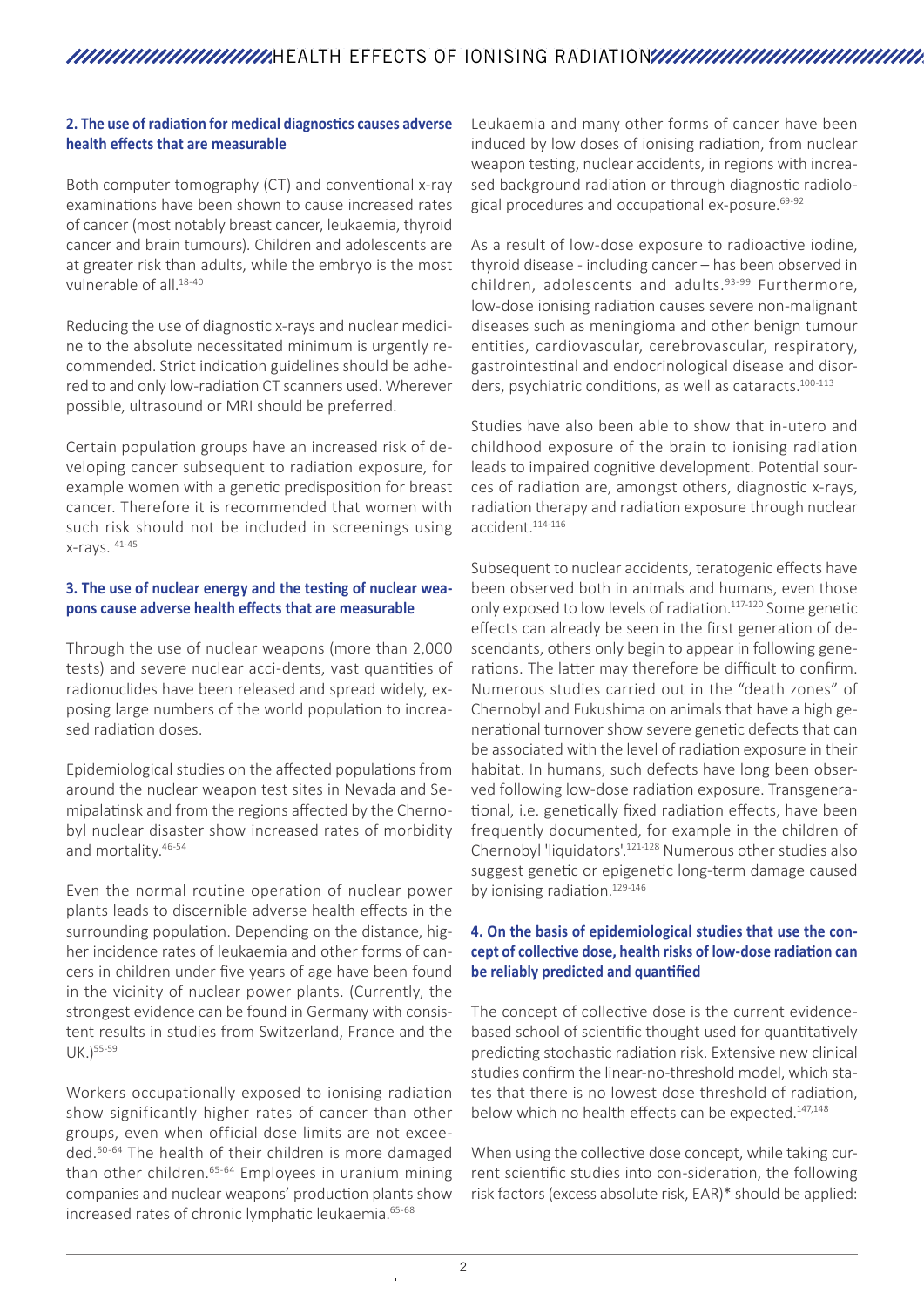A risk factor of 0.2/Sv should be applied for predicting mortality from cancer and 0.4/Sv for incidence of cancer.149-151 The UN Scientific Committee on the Effects of Atomic Radiation (UNSCEAR) and the International Commission on Radiological Protection (ICRP) still adhere to low risk factors of 0.05/Sv for cancer mortality and 0.1/Sv for cancer incidence. The World Health Organization (WHO), meanwhile, has recognized in their 2013 Fukushima Health Risk Assessment that ICRP recommended risk factors should be doubled.152

The risk factors mentioned above pertain to an exposed population with normal age distribution. However, according to ICRP, the sensitivity to ionising radiation in young children (< 10 years of age) and foetuses is higher than in adults by a factor of 3.153-155

The risk factors for predicting incidence and mortality of non-malignant physical disorders (non-cancerous disease), in particular cardiovascular disease, are of the same order as for malignant diseases.<sup>156,157</sup>

It is recommended that WHO and national radiation protection institutions adopt the above-mentioned risk factors as a basis for health risk assessments following nuclear accidents.

### **5. The ICRP practice of basing risk factors for low-dose radiation on studies on Hiroshima and Nagasaki survivors must be considered outdated**

Institutions such as the ICRP have been using the survivors of the nuclear bombings of Hiroshima and Nagasaki as a reference for predicting health effects of radiation in their research. Prediction of risk on this basis is not transferable to other populations exposed over a long period of time to increased radiation levels for the following reasons:

The Japanese survivors were exposed briefly to penetrating, high-energy gamma radiation. Radiobiological research has shown that such exposure is less damag-ing to tissue than internal alpha or beta irradiation following the

incorporation of radionuclides. The same is true for longterm exposure to x-rays or gamma-rays through natural or artificial sources at dose levels comparable to normal back-ground radiation.158,159

The ionising radiation released by nuclear bombs had an extremely high dose rate. Earlier, it was assumed that the mutagenicity would therefore be higher than that of lower dose rates. ICRP currently claims that this assertion still holds and divides the risk for developing cancer by a factor of 2 in their figures. Studies on occupationally exposed cohorts contradict this assumption and the WHO also no longer sees any justification for halving the risk factor.<sup>160,161</sup>

The radiation dose acquired through radioactive fallout and neutron activation was not taken into consideration by the Radiation Effects Research Foundation (RERF), despite the fact that these caused significant effects in the survivors of Hiroshima and Nagasaki. The actual radiation-induced effects were subsequently underestimated.<sup>162</sup>

Because the RERF first began its work in 1950, important data from the first five years after the nuclear bombings are missing. It should therefore be assumed that the assessment of teratogenic and genetic effects, as well as cancers with short latency periods, is incomplete.

Due to the catastrophic situation after the nuclear bombings of Hiroshima and Nagasaki, it has to be assumed that those that survived were a select cohort of the especially resilient ("survival of the fittest"). Therefore those studied were not representative of a normal population. This selection bias has led to an underes-timation of the radiation risk by approximately 30%.163

The survivors of the nuclear bombings were ostracised by Japanese society. It is very likely that information regarding family origin or morbidity of descendants was withheld or falsified in order not to endanger, for example, the offspring's chances of marriage and social integration.<sup>164</sup>

\*Note by the editors: The risk factors used in the concept of collective dose describe the probability that due to radiation-induced carcinogenesis, the cancer incidence or cancer mortality rate increases above the base-line rate in a given population. Usually this excess absolute risk (EAR) is presented in the unit 1/Sv.

A risk factor (EAR) of 0.2/Sv for cancer mortality means that an irradiation of 1 Sv would cause an excess risk of 20% of death from cancer – in addition to the base-line risk of 25%. An EAR of 0.2/Sv corresponds to an excess relative risk (ERR) of 0.2/0.25=0.8/Sv .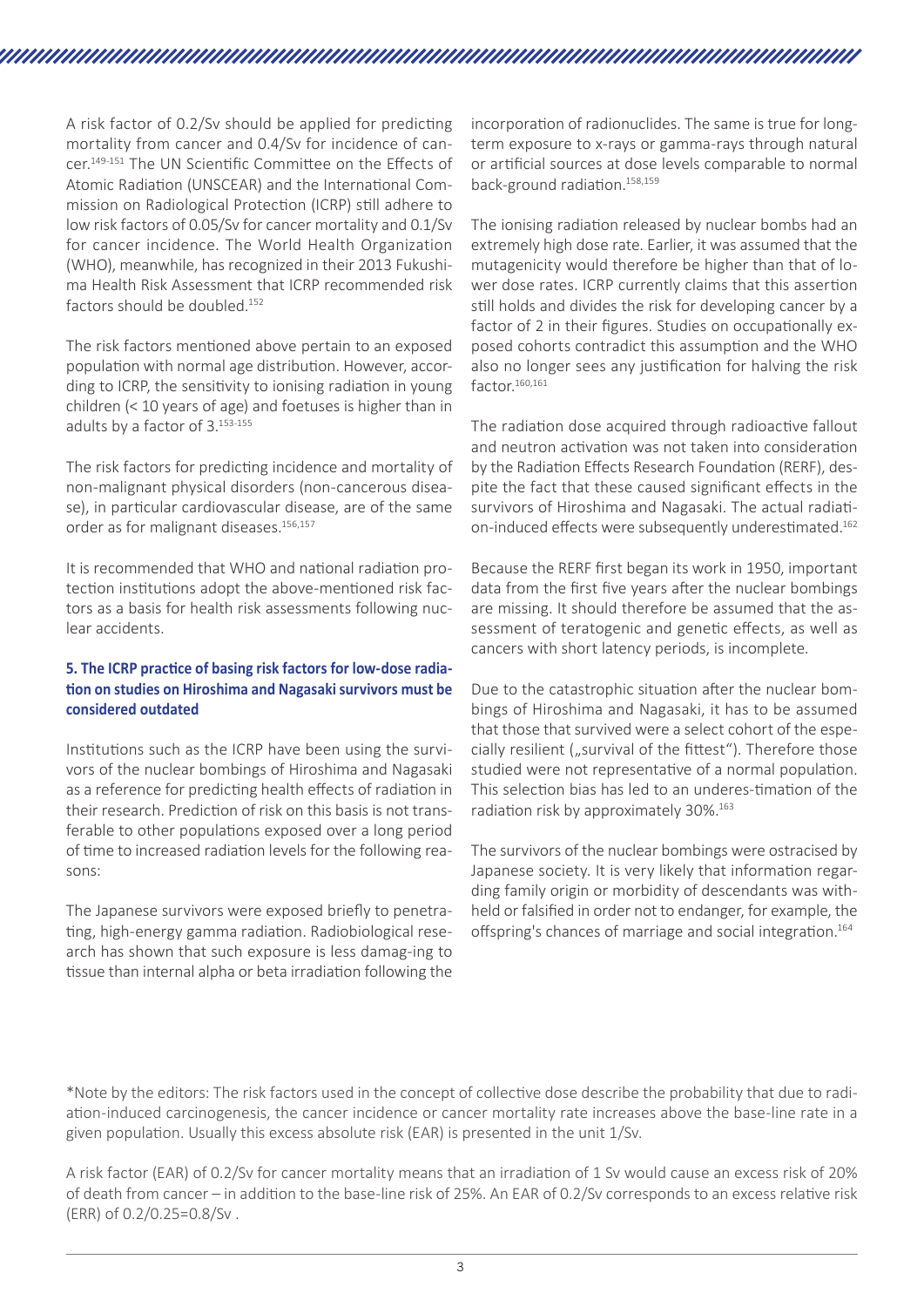### **6. An improved risk-based concept of radiation protection is needed, combined with stringent implementation of the imperative of radiation exposure minimisation**

Determining how much radiation-induced health risk can be considered acceptable and reasonable can only be decided on a societal level, including the voice of those affected. To protect people, the risks of ionising radiation should be assessed as accurately as possible, and presented in an understandable fashion. Such criteria for radiation protec-tion are being adopted increasingly in the medical field.

A risk-based concept for assessing the dangers of ionising radiation can help to reduce harmful effects, also at low dose rates. Together with the legal minimisation require-ments, a concrete set of measures in the framework of such a concept could serve to further lower radiation-associated risks. The existing German Risk Acceptance Concept for Carcinogenic Hazardous Substances can serve as a good example in this regard.<sup>165-169</sup>

The protection of unborn life and the genetic integrity of future generations should be given highest priority. Radiation protection must therefore supplement adult-based mod-els and realign them to the particular vulnerability of the embryo and the child.

### **Speakers and participants of the expert meeting in Ulm, October 19th, 2013:**

» **Prof. Dr. Wolfgang Hoffmann**, MD, MPH, Professor of Population-based Epidemiology and Community Health, Institute for Community Medicine, University Hospital of Greifswald, Germany

» **Dr. rer. nat. Alfred Körblein**, physicist and independent scientist, Nuremberg, Germany, member of the scientific council of IPPNW.de

» **Prof. Dr. Dr. h.c. Edmund Lengfelder**, MD, Professor emer. of the Institute for Radiobiology of the Medical University of Munich, Germany, Director of the Otto Hug Radiation Institute for Health and the Environment

» **Dr. rer. nat. Hagen Scherb**, mathematician, Helmholtz Centre, German Research Centre for Health and the Environment in Munich, Germany

» **Prof. Dr. rer. nat. Inge Schmitz-Feuerhake**, Professor emer. for Experimental Physics at the University of Bremen, Germany, member of the scientific council of IPPNW.de

» **Dr. Hartmut Heinz**, MD specialising in occupational medicine, former Chief Medical Officer at Salzgitter AG (steel company), member of the nuclear energy working group of IPPNW.de

» **Dr. Angelika Claußen,** MD specialising in psychotherapy, Bielefeld, Germany, member of the nuclear energy working group of IPPNW.de

» **Dr. Winfrid Eisenberg**, MD, former Head of the Pediatric Clinic in Herford, Germany, member of the nuclear energy working group of IPPNW.de

» **Dr. Claudio Knüsli**, MD, Medical Oncologist at St. Clara Hospital in Basel, Switzerland, member of the Board of Directors of IPPNW.ch

» **Dr. Helmut Lohrer**, MD General Practitioner, Villingen, Germany, member of the IPPNW International Board of Directors, International Councillor of IPPNW.de

» **Henrik Paulitz,** biologist, Seeheim, Germany, nuclear energy expert of IPPNW.de

» **Dr. Alex Rosen**, MD, specialising in pediatrics, Berlin, member of the Board of Directors of IPPNW.de

» **Dr. Jörg Schmid**, MD, specialising in psychotherapy from Stuttgart, Germany, member of the nuclear energy working group of IPPNW.de

» **Reinhold Thiel**, MD, General Practitioner, Ulm, Germany, leader of the Ulmer Ärzteinitiative, member of the nuclear energy working group of IPPNW.de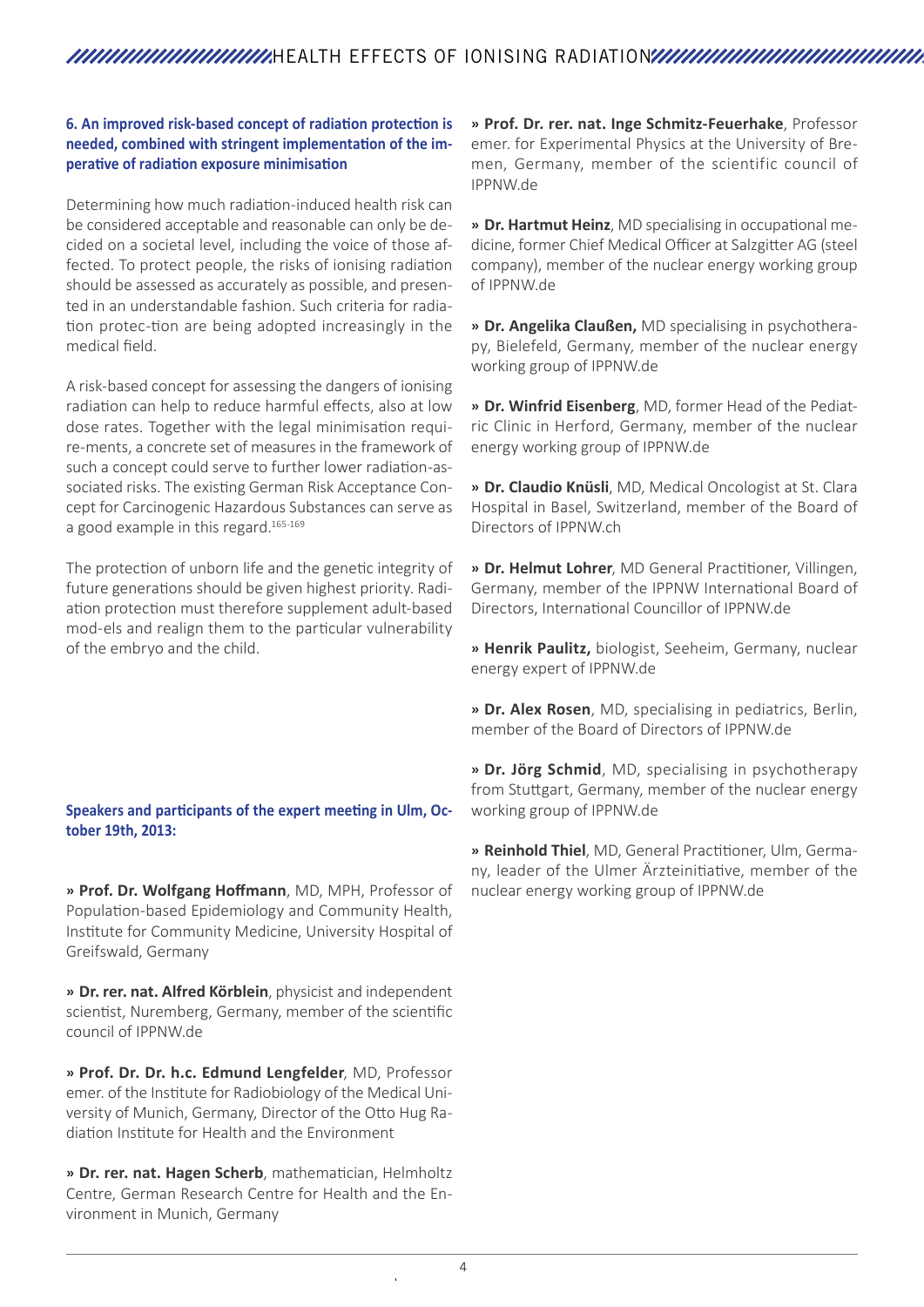### **References:**

1 Kochupillai N, Verma IC, Grewal MS, Remalingaswami Y: Down's syndrome and related abnormalities in an area of high background radiation in coastal Kerala. Nature 1976, 262, 60-61

- 2 Lyman GH, Lyman CG, Johnson W: Association of leukemia with radium groundwater contamination. JAMA 1985, 254, 621-626
- 3 Flodin U, Fredriksson M, Persson B, Hardell L: Background radiation, electrical work and some other exposu res associated with acute myeloid leukemia in a case-referent study. Arch Environ Health 1986, 41, 77-84
- 4 Knox EG, Stewart AM, Gilman EA, Kneale GW: Background radiation and childhood cancers. J Radiol Prot 1988, 8, 9-18
- 5 Henshaw DL, Eatough JP & Richardson RB: Radon as a causative factor in induction of myeloid leukaemia and other cancers. Lancet 1990, 28, 1008-1012
- 6 Darby S, Hill D, Auvinen A, Barros-Dios JM et al.: Radon in homes and risk of lung cancer: collaborative analysis of individual data from 13 European case-control studies. BMJ 2005, Jan. 29, 330 (7485) 223-228 7 WHO: Radon and cancer. Fact sheet N°291, September 2009
- 8 Körblein A: Zunahme von Krebs und Säuglingssterblichkeit mit der natürlichen Hintergrundstrahlung in Bayern. Strahlentelex 2003, 404/405 (17), 1-4
- 9 Kendall G, Murphy M: Natural environmental radiation and childhood cancer. Environmental Radon Newsletter 2007 (52), Childhood Cancer Research Group, University of Oxford
- 10 Kendall G, Little MP, Wakeford R: Numbers and proportion of leukemias in young people and adults induced by radiation of natural origin. Leuk Res 2011, 35, 1039-1045
- 11 Kendall G, Little MP, Wakeford R, Bunch KJ et al.: A record-based case-control study of natural background radiation and the incidence of childhood leukaemia and other cancers in Great Britain during 1980 – 2006. Leukemia 2013, 27, 3-9
- 12 Menzler S, Schaffrath-Rosario A, Wichmann HE, Kreienbrock L: Abschätzung des attributablen Lungenkrebsrisikos in Deutschland durch Radon in Wohnungen. Ecomed 2006
- 13 Gray A, Read S, McGale, P, Darby S.: Lung cancer deaths from indoor radon and the cost effectiveness and potential of policies to reduce them. BMJ, 2009, 338, a3110
- 14 Krewski D, Lubin JH, Zielinski JM, Alavanja M et al.: Residential Radon and Risk of Lung Cancer a Combined Analysis of 7 North American Case-Control Studies. Epidemiol 2005, 16, 137-145
- 15 Huch R, Burkhard W: Kosmische Strahlenbelastung beim Fliegen, Risiko für die Schwangerschaft? Perinat Med 1992, 4, 67-69
- 16 Huch R: Fliegen während der Schwangerschaft. Gynäkologe 2001, 34, 401-407
- 17 Bundesamt für Strahlenschutz: Strahlenthemen Höhenstrahlung und Fliegen, Salzgitter 2013 www.bfs.de
- 18 Berrington de Gonzalez A, Darby S: Risk of cancer from diagnostic X-rays: estimates for the UK and 14 other countries. Lancet 2004; 363(9406):345-351
- 19 Smith-Bindman R, Lipson J, Marcus R, Kim KP et al.: Radiation dose associated with common computed tomography examinations and the associated lifetime attributable risk of cancer. Arch Intern Med 2009, 169(22), 2078-2086
- 20 Berrington de Gonzales A, Mahesh M, Kim KP, Bhargavan M et al.: Projected cancer risks from computed to mographic scans performed in the United States in 2007. Arch Intern Med 2009, 169(22), 2071-2077
- 21 Doody MM, Lonstein JE, Stovall M, Hacker DG et al.: Breast cancer mortality after diagnostic radiography: findings from the U.S. Scoliosis Cohort Study. Spine (Phila Pa 1976 ) 2000, 25(16), 2052-2063
- 22 Pearce MS, Salotti JA, Little MP, McHugh K et al.: Radiation exposure from CT scans in childhood and subsequent risk of leukaemia and brain tumours: a retrospective cohort study. Lancet 2012, 380, 499-505
- 23 Heyes GJ, Mill AJ, Charles MW: Enhanced biological effectiveness of low energy X-rays and implications for the UK breast screening programme. Br J Radiol 2006, 79(939), 195-200
- 24 Memon A, Godward S, Williams D, Siddique I, Al-Saleh K: Dental x-rays and the risk of thyroid cancer: a casecontrol study. Acta Oncol, 2010, 49 (4), 447-453
- 25 Brenner DJ: Should we be concerned about the rapid increase in CT usage? Rev Environ Health 2010, 25 (1), 63-68
- 26 Brenner DJ, Hall EJ: Cancer risks from CT scans: Now we have data, what next? Radiology 2012, 265, 330-331
- 27 Schonfeld SJ, Lee C, Berrington de Gonzales A: Medical exposure to radiation and thyroid cancer. Clin Oncol 2011, 23 (4), 244-250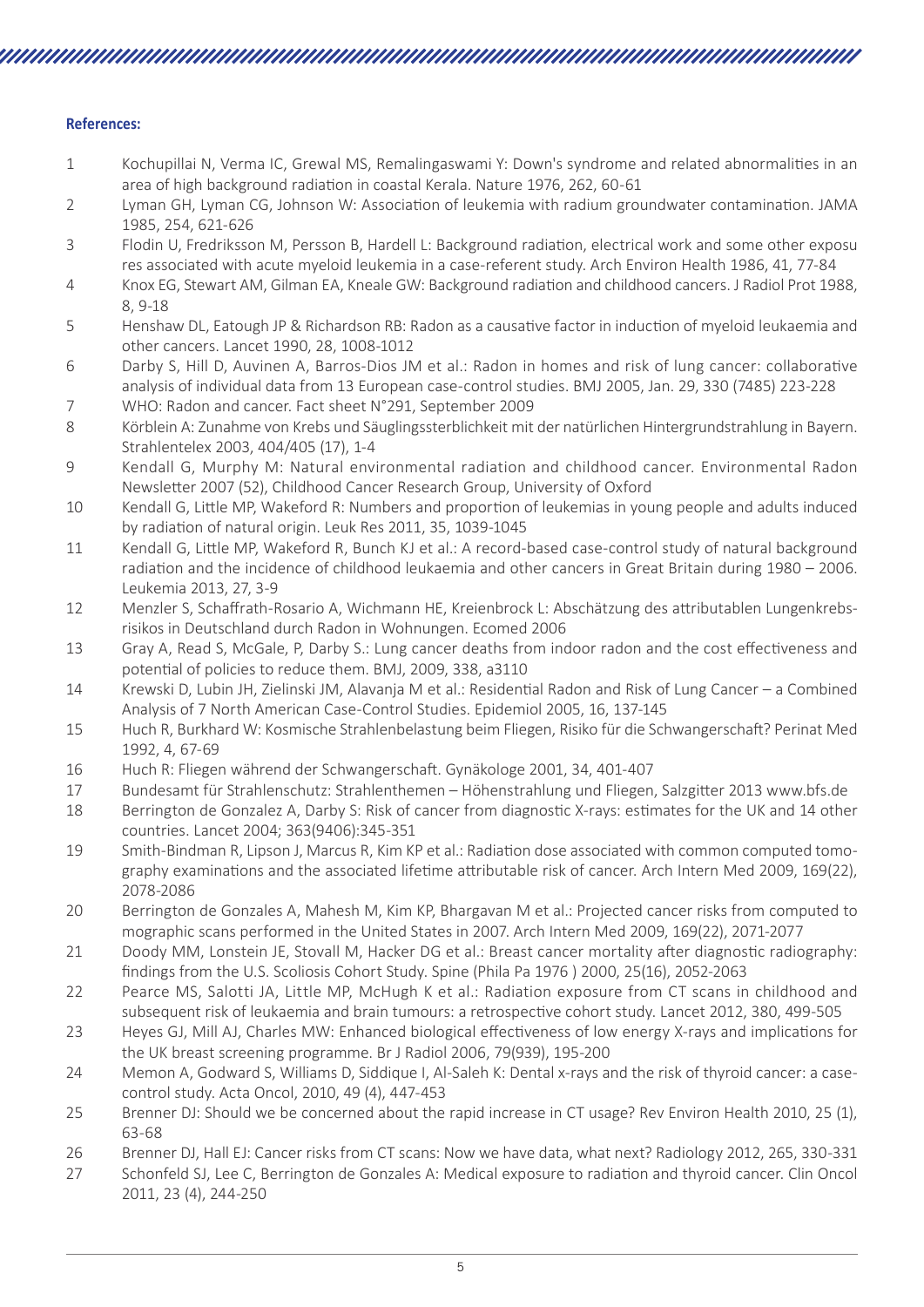# HEALTH EFFECTS OF IONISING RADIATION

- 28 Pearce MS, Salotti JA, Little MP, Mc Hugh K et al.: Radiation exposure from CT scans in childhood and subsequent risk of leukaemia and brain tumors: a retrospective cohort study. Lancet 2012, 380 (9840), 499- 505
- 29 Miglioretti DL, Johnson E, Williams A, Greenlee RT et al.: The use of computed tomography in pediatrics and the associated radiation exposure and estimated cancer risk. JAMA Pediatr 2013, Jun 10:1-8.doi: 10.1001/ jamapediatrics 2013.311 (Expub ahead of print)
- 30 Mathews JD, Forsythe AV, Brady Z, Butler MW et al.: Cancer risk in 680.000 people exposed to computed tomography scans in childhood or adolescence: data linkage study of 11 million Australians. BMJ 2013, 346:12360.doi: 10.1136/bmj.12360
- 31 Morin Doody M, Lonstein JE, Stovall M, Hacker DG et al.: Breast cancer mortality after diagnostic radiography: findings from the U.S. Scoliosis Cohort Study. Spine 2000, 25, 2052-2063
- 32 Nienhaus A, Hensel N, Roscher G, Hubracht M et al.: Hormonelle, medizinische und lebensstilbedingte Faktoren und Brustkrebsrisiko. Geburtsh Frauenheilk 2002, 62, 242-249
- 33 Kuni H, Schmitz-Feuerhake I, Dieckmann H: Mammographiescreening Vernachlässigte Aspekte der Strahlenrisikobewertung. Gesundheitswesen 2003, 65, 443-446
- 34 Hill DA, Preston-Martin S, Ross RK, Bernstein L: Medical radiation, family history of cancer, and benign breast disease in relation to breast cancer risk in young women. Cancer Causes Control 2002, 13, 711-718
- 35 Infante-Rivard C: Diagnostic X-rays, DNA repair genes and childhood acute lymphoblastic leukemia. Health Phys 2003, 85, 60-64
- 36 Preston-Martin S, Thomas DC, Yu MC, Henderson BE: Diagnostic radiography as a risk factor for chronic myeloid and monocytic leukaemia (CML). Brit J Cancer 1989, 59, 639-644
- 37 Wingren G, Hallquist A, Hardell L: Diagnostic X-ray exposure and female papillary thyroid cancer: a pooled analysis of two Swedish studies. Eur J Cancer Prev. 1997, 6, 550-556
- 38 Preston-Martin S, White SC: Brain and salivary gland tumors related to prior dental radiography: implications for current practice. J Am Dental Ass 1990, 120, 151-158
- 39 Neuberger JS, Brownson RC, Morantz RA, Chin TD: Association of brain cancer with dental X-rays and occupation in Missouri. Cancer Detect Prev 1991, 15, 31-34
- 40 Stewart A, Webb J, Hewitt D: A survey of childhood malignancies. BMJ 1958, 5086, 1459-1508
- 41 Kuni H, Schmitz-Feuerhake I, Dieckmann H: Mammographiescreening Vernachlässigte Aspekte der Strahlenrisikobewertung. Gesundheitswesen 2003, 65, 443-446
- 42 Smith-Bindman R, Lipson J, Marcus R, Kim KP et al.: Radiation dose associated with common computed tomography examinations and the associated lifetime attributable risk of cancer. Arch Intern Med 2009, 169(22), 2078-2086
- 43 Heyes GJ, Mill AJ, Charles MW: Enhanced biological effectiveness of low energy X-rays and implications for the UK breast screening programme. Br J Radiol 2006, 79(939), 195-200
- 44 Pijpe A, Andrieu N, Easton DF, Kesminiene A et al.: Exposure to diagnostic radiation and risk of breast cancer among carriers of BRCA1/2 mutations: retrospective cohort study (GENE-RAD-RISK). BMJ 2012, 345, e5660
- 45 Stewart A, Webb J, Hewitt D: A survey of childhood malignancies. BMJ 1958, 5086, 1459-1508
- 46 Mangano J, Sherman J: Elevated In Vivo Strontium-90 from Nuclear Weapons Test Fallout among Cancer Decedents. Int J Health Serv 2011, 41, 137-158
- 47 Knapp HA: Iodine-131 in Fresh Milk and Human Thyroids Following a Single Deposition of Nuclear Test Fall-Out. Nature 1964, 202, 534-537
- 48 National Cancer Institute: Estimated exposure and thryoid doses received by the American people from iodine-131 fallout following Nevada atmospheric nuclear bomb tests. www.cancer.gov/i131/fallout/
- 49 Institute of Medicine: Exposure of the American people to Iodine-131 from Nevada nuclear-bomb tests. National Academy Press. 1999
- 50 Kassenova T: The lasting toll of Semipalatinsk's nuclear testing. Bulletin of the Atomic Scientists, 2009
- 51 Cardis E, Krewski D, Boniol M, Drozdovitch V et.al.: Estimates of the cancer burden in Europe from radioactive fallout from the Chernobyl accident. Int J Cancer 2006, 119, 1224–1235
- 52 Körblein A, Küchenhoff H: Perinatal mortality in Germany following the Chernobyl accident. Radiat Environ Biophys 1997, 36(1), 3-7
- 53 Körblein A: Perinatal mortality in West Germany following atmospheric nuclear weapons tests. Arch Environ Health 2004, Nov, 59 (11), 604-9.
- 54 Körblein A: Strontium fallout from Chernobyl and perinatal mortality in Ukraine and Belarus. Radiats Biol Radioecol 2003, 43(2),197-202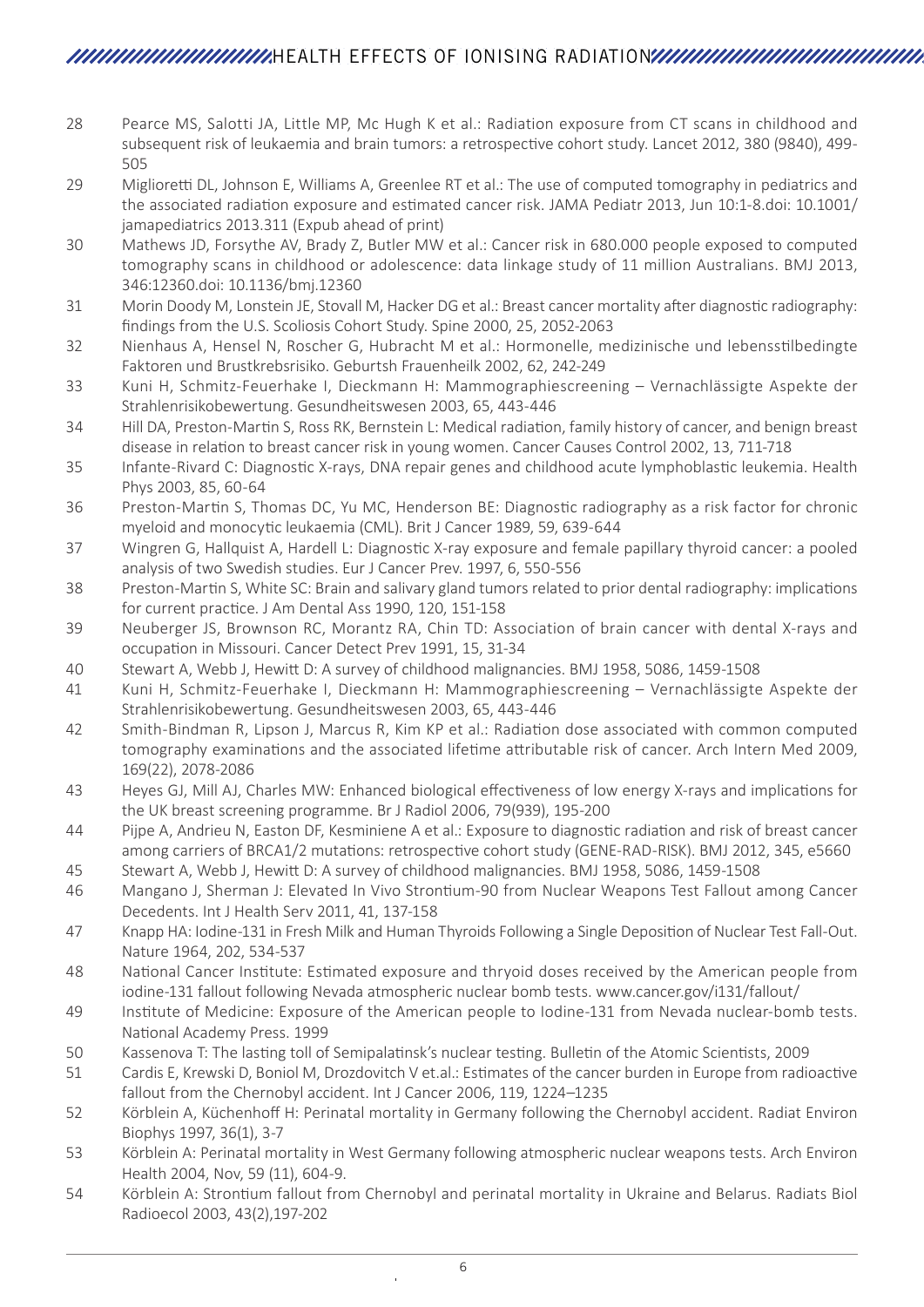- 55 Kaatsch P, Spix C, Schmiedel S, Schulze-Rath R et al.: Epidemiologische Studie zu Kinderkrebs in der Umgebung von Kernkraftwerken (KiKK-Studie). Vorhaben 3602S04334, Deutsches Kinderkrebsregister, Mainz, Herausgegeben vom Bundesamt für Strahlenschutz (BfS), Salzgitter, 2007.
- 56 Spycher BD, Feller M, Zwahlen M, Röösli M et al.: Childhood cancer and nuclear power plants in Switzerland: a census-based cohort study. Int J Epidemiol 2011, doi: 10.1093/ije/dyr115
- 57 Committee on Medical Aspects of Radiation in the Environment (COMARE): FOURTEENTH REPORT. Further consideration of the incidence of childhood leukaemia around nuclear power plants in Great Britain. Chairman: Professor A Elliott, 2011, http://www.comare.org.uk/press\_releases/documents/COMARE14report.pdf
- 58 Bithell JF, Keegan TJ, Kroll ME, Murphy MF et al.: Childhood Leukaemia near British nuclear Installations: Methodological issues and recent results. Radiat Prot Dosimetry 2008, 1-7
- 59 Koerblein A, Fairlie I.: French Geocap study confirms increased leukemia risks in young children near nuclear power plants. Int J Cancer 2012, 131(12), 2970-1
- 60 Cardis E, Vrijheid M, Blettner M, Gilbert E et al.: The 15-Country Collaborative Study of Cancer Risk among Radiation Workers in the Nuclear Industry: estimates of radiation-related cancer risks. Radiat Res 2007, 167, 396-416
- 61 Zielinski JM, Shilnikova N, Krewski D: Canadian National Dose Registry of Radiation Workers: overview of re search from 1951 through 2007. Int J Occup Med Environ Health 2008, 21, 269-275
- 62 Wiesel A, Spix C, Mergenthaler A, Queißer-Luft A: Maternal occupational exposure to ionizing radiation and birth defects. Radiat Environ Biophys 2011, 50, 325-328
- 63 McKinney PA, Alexander FE, Cartwright RA, Parker L: Parental occupations of children with leukaemia in west Cumbria, north Humberside, and Gateshead. BMJ 1991, 302, 681-687
- 64 Dickinson HO, Parker L: Leukaemia and non-Hodgkin's lymphoma in children of male Sellafield radiation workers. Int J Cancer 2002, 99, 437-444
- 65 Richardson DB, Wing S, Schroeder J, Schmitz-Feuerhake I et al.: Ionizing radiation and chronic lymphocytic leukemia. Environ Health Perspect 2005, 113(1), 1-5
- 66 Möhner M, Lindtner M, Otten H, Gille H-G: Leukemia and Exposure to Ionizing Radiation Among German Uranium Miners. Am J Ind Med 2006, 49, 238-248
- 67 Hamblin TJ: Have we been wrong about ionizing radiation and chronic lymphocytic leukemia? Leuk Res 2008, 32(4), 523-525
- 68 Rericha V, Kulich M, Rericha R, Shore DL et al.: Incidence of leukemia, lymphoma, and multiple myeloma in Czech uranium miners: a case-cohort study. Environ Health Perspect 2006, 114(6), 818-822
- 69 Flodin U, Fredriksson M, Hardell L, Axelson O: Background radiation, electrical work and some other exposures associated with acute myeloid leukemis in a case-referent study. Arch. Environ. Health 1986, 41, 77-84
- 70 Knox EG, Stewart AM, Gilman EA, Kneale GW: Background radiation and childhood cancers. J. Radiol. Prot. 1988, 8, 9-18
- 71 Henshaw DL, Eatough JP & Richardson RB: Radon as a causative factor in induction of myeloid leukaemia and other cancers. Lancet 1990, 28, 1008-1012
- 72 Darby S, Hill D, Auvinen A, Barros-Dios JM et al.: Radon in homes and risk of lung cancer: collaborative analysis of individual data from 13 European case-control studies. Brit. Med. J. 2005, Jan.29, 330 (7485) 223- 228 WHO Radon and cancer. Fact sheet N°291, September 2009
- 73 Kendall G, Murphy M: Natural environmental radiation and childhood cancer. Environmental Radon Newsletter 2007 (52), Childhood Cancer Research Group, University of Oxford
- 74 Kendall G, Little MP, Wakeford R: Numbers and proportion of leukemias in young people and adults induced ba radiation of natural origin. Leuk Res 2011, 35, 1039-1045
- 75 Menzler S, Schaffrath-Rosario A, Wichmann HE, Kreienbrock L: Abschätzung des attributablen Lungenkrebsrisikos in Deutschland durch Radon in Wohnungen. Ecomed 2006
- 76 Huch R, Burkhard W: Kosmische Strahlenbelastung beim Fliegen, Risiko für die Schwangerschaft? Perinat Med 1992, 4, 67-69
- 77 Brenner DJ: Should we be concerned about the rapid increase in CT usage? Rev Environ Health 2010, 25 (1), 63-68
- 78 Pearce MS, Salotti JA, Little MP, Mc Hugh K et al.: Radiation exposure from CT scans in childhood and subsequent risk of leukaemia and brain tumors: a retrospective cohort study. The Lancet 2012, 380 (9840), 499-505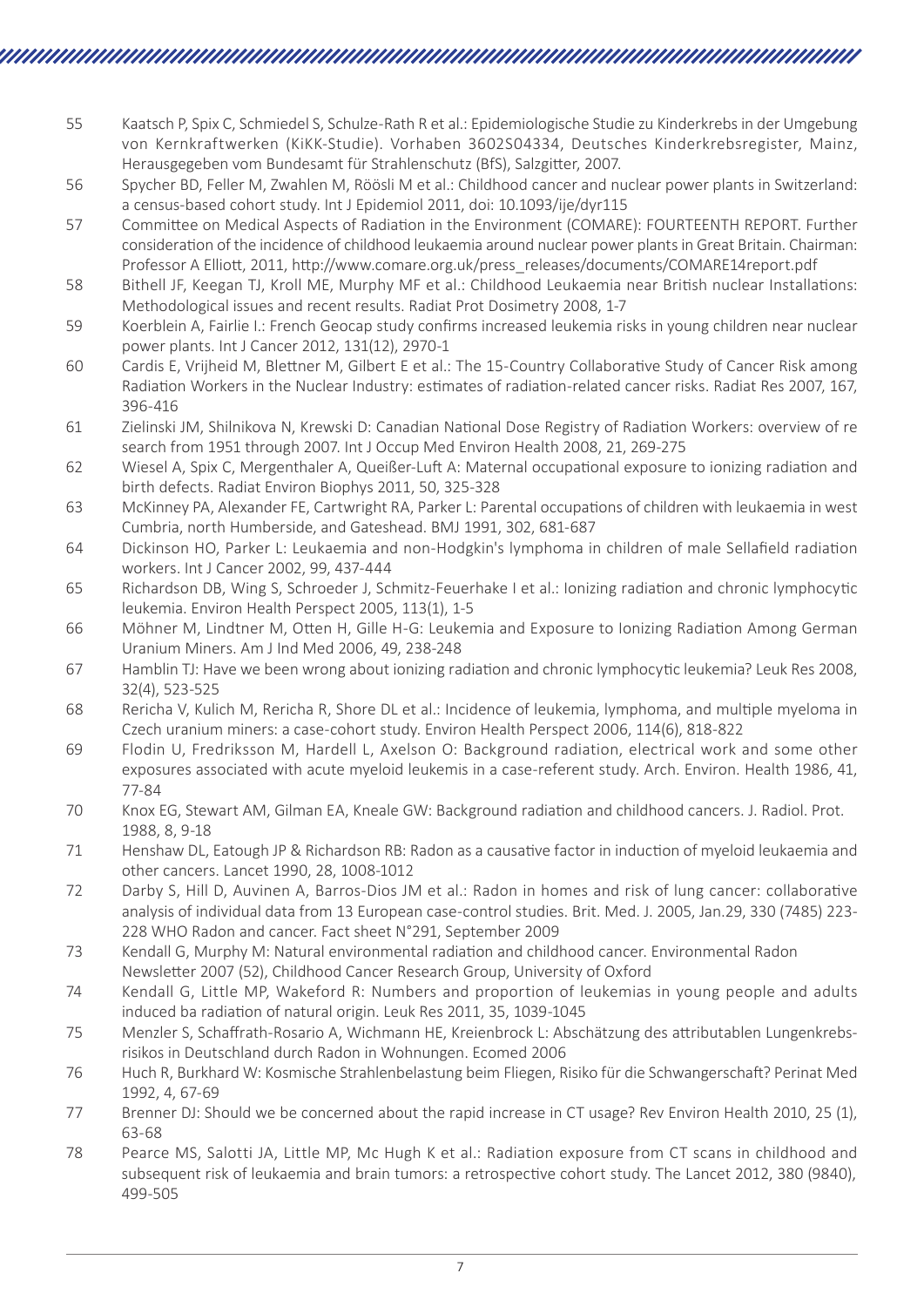- 79 Miglioretti DL, Johnson E, Williams A, Greenlee RT et al.: The use of computed tomography in pediatrics and the associated radiation exposure and estimated cancer risk. JAMA Pediatr 2013, Jun 10:1-8.doi: 10.1001/ jamapediatrics 2013.311 (Expub ahead of print)
- 80 Morin Doody M, Lonstein JE, Stovall M, Hacker DG et. al.: Breast cancer mortality after diagnostic radiography: findings from the U.S. Scoliosis Cohort Study. Spine 2000, 25, 2052-2063
- 81 Nienhaus A, Hensel N, Roscher G, Hubracht M et. al.: Hormonelle, medizinische und lebensstilbedingte Faktoren und Brustkrebsrisiko. Geburtsh. Frauenheilk. 2002, 62, 242-249
- 82 Kuni H, Schmitz-Feuerhake I, Dieckmann H: Mammographiescreening Vernachlässigte Aspekte der Strahlenrisikobewertung. Gesundheitswesen 2003, 65, 443-446
- 83 Infante-Rivard C: Diagnostic x rays, DNA repair genes and childhood acute lymphoblastic leukemia. Health Phys. 2003, 85, 60-64
- 84 Preston-Martin S, Thomas DC, Yu MC, Henderson BE: Diagnostic radiography as a risk factor for chronic myeloid and monocytic leukaemia (CML). Brit. J. Cancer 1989, 59, 639-644
- 85 Wingren G, Hallquist A, Hardell L: Diagnostic X-ray exposure and female papillary thyroid cancer: a pooled analysis of two Swedish studies. Eur. J. Cancer Prev. 1997, 6, 550-556
- 86 Preston-Martin S, White SC: Brain and salivary gland tumors related to prior dental radiography: implications for current practice. J. Am. Dental. Ass. 1990, 120, 151-158
- 87 Neuberger JS, Brownson RC, Morantz RA, Chin TD: Association of brain cancer with dental x-rays and occupation in Missouri. Cancer Detect. Prev. 1991, 15, 31-34
- 88 Cardis E, Vrijheid M, Blettner M, Gilbert E et. al.: The 15-Country Collaborative Study of Cancer Risk among Radiation Workers in the Nuclear Industry: estimates of radiation-related cancer risks. Radiat. Res. 2007, 167, 396-416
- 89 Zielinski JM, Shilnikova N, Krewski D: Canadian National Dose Registry of Radiation Workers: overview of research from 1951 through 2007. Int. J. Occ. Med. Environ. Health 2008, 21, 269-275
- 90 Wiesel A, Spix C, Mergenthaler A, Queißer-Luft A: Maternal occupational exposure to ionizing radiation and birth defects. Radiat. Environ. Biophys., 2011, 50, 325-328
- 91 Hillis DM: Life in the hot zone around Chernobyl, Nature 1996, 380, 665-708
- 92 Im Kontext: Lyman GH, Lyman CG, Johnson W: Association of leukemia with radium groundwater contamination. J. Am. Med. Ass. 1985, 254, 621-626
- 93 Imaizumi M, Usa T, Tominaga T, Neriishi K et al.: Radiation dose-response relationships for thyroid nodules and autoimmune thyroid diseases in Hiroshima and Nagasaki atomic bomb survivors 55-58 years after radiation exposure. JAMA 2006, 295(9), 1011-1022
- 94 Völzke H, Werner A, Wallaschofski H, Friedrich N et al.: Occupational exposure to lonizing radiation is associated with autoimmune thyroid disease. J Clin Endocrinol Metab 2005, 90(8), 4587-4592
- 95 Cardis E, Howe G, Ron E, Bebeshko V et al.: Cancer consequences of the Chernobyl accident: 20 years on. J Radiol Prot 2006, 26(2), 127-140
- 96 Hamilton TE, van Belle G, LoGerfo JP: Thyroid neoplasia in Marshall islanders exposed to nuclear fallout. JAMA 1987, 258, 629-636
- 97 Hamilton PG, Chiacchierini RP, Kaczmarek RG: A follow-up study of persons who had Iodine-131 and other diagnostic procedures during childhood and adolescence. U.S. Dept. Health and Human Services, Public Health Service, Rockville, Maryland 20857, August 1989
- 98 Mürbeth S, Rousarova M, Scherb H, Lengfelder E: Thyroid cancer has increased in the adult populations of countries moderately affected by Chernobyl fallout. Med Sci Monit 2004, 10, 300-306
- 99 Cardis E., Kesminiene A, Ivanov V, Malakhova I et al.: Risk of thyroid cancer after exposure to 131-I in childhood. J Natl Cancer Inst 2005, 97, 724-732
- 100 Preston-Martin S, White SC: Brain and salivary gland tumors related to prior dental radiography: implications for current practice. J Am Dental Ass 1990, 120, 151-158
- 101 Longstreth WTJr, Phillips LE, Drangsholt M, Koepsell TD et al.: Dental X-ays and the risk of intracranial meningioma: a population-based case-control study. Cancer 2004, 100, 1026-1034
- 102 Claus EB, Calvocoressi L, Bondy ML et al. Dental x-rays and risk of meningioma. Cancer 2012; 118: 4530-4537
- 103 Rodvall Y, Ahlbom A, Pershagen G, Nylander M et al.: Dental radiography after age 25 years, amalgam fillings and tumours of the central nervous system. Oral Oncol 1998, 34, 265-269
- 104 Zielinski JM, Ashmore P, Band P, Jiang H et al.: Low dose ionizing radiation exposure and cardiovascular disease mortality: cohort study based on Canadian national dose registry for radiation workers. Int J Occup Med Environ Health 2009, 22, 27-33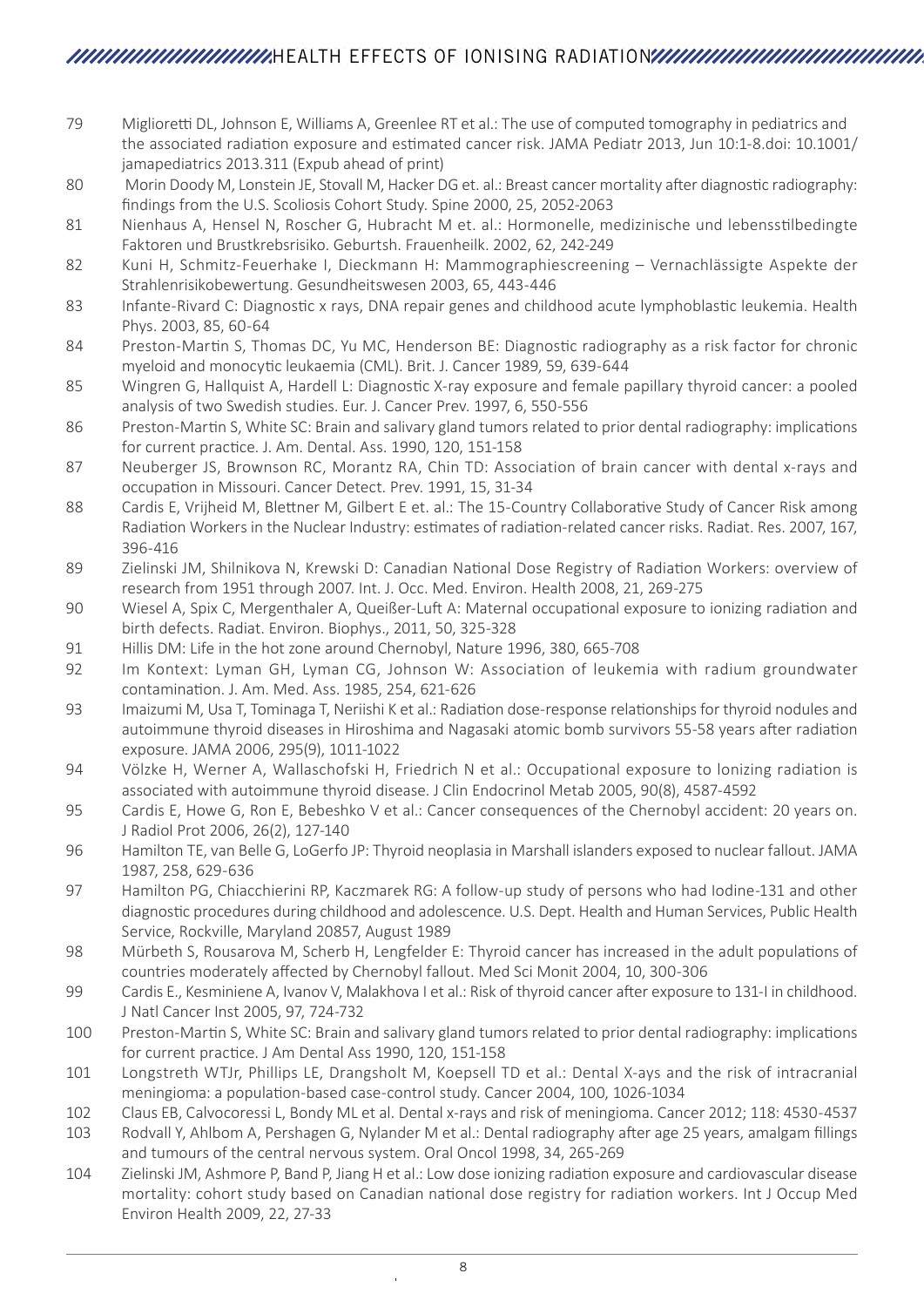- 105 Little MP, Azizova TV, Bazyka D, Bouffler SD et. al.: Systematic review and meta-analysis of circulatory disease from exposure to low-level ionizing radiation and estimates of potential population mortality risks. Environ Health Perspect 2012, 120, 1503-1511
- 106 Arizova TV, Muirhead CR, Druzhinina MB, Grigoryeva ES et al.: Cerebrovascular diseases in the cohort of workers first employed at Mayak PA in 1948-1958. Radiat Res 2010, 174, 851-864
- 107 McGeoghegan D, Binks K, Gilles M, Jones S et al.: The non-cancer mortality experience of male workers at British Nuclear Fuels plc, 1946-2005. Int J Epidemiol 2008, 37, 506-18
- 108 Lomat L, Galburt G, Quastel MR, Polyakov S et al.: Incidence of childhood disease in Belarus associated wth the Chernobyl accident. Environ. Health Persp 1997, 105 (Suppl. 6), 1529-1532
- 109 Zalutskaya A, Mokhort T, Garmaev D, Bornstein SR: Did the Chernobyl incident cause an increase in Typ 1 diabetes mellitus incidence in children and adolescents? Diabetologia 2004, 47, 147-148
- 110 Loganovsky K, Havenaar JM, Tintle NL, Guey LT et al.: The mental health of clean-up workers 18 years after the Chernobyl accident. Psychol Med 2008, 38, 481-488
- 111 Bromet EJ, Havenaar JM, Guey LT: A 25 year retrospective review of the psychological consequences of the Chernobyl accident. Clin Oncol (R. Coll. Radiol.), 2011, 23, 297-305
- 112 Schmitz-Feuerhake I, Pflugbeil S: Strahleninduzierte Katarakte (Grauer Star) als Folge berufsmäßiger Exposition und beobachtete Latenzzeiten. Strahlentelex 2006, 456-457, 1-7
- 113 Chodick G, Bekiroglu N, Hauptmann M, Alexander BH et al.: Risk of cataract after exposure to low doses of ionizing radiation: a 20-year prospective cohort study among US radiologic technologists. Am J Epidemiol 2008, 168(6), 620-631
- 114 Hall P, Adami H-O, Trichopoulos D, Pedersen NL et al.: Effect of low doses of ionising radiation in infancy on cognitive function in adulthood: Swedish population based cohort study. BMJ 2004, 328(7430), 19
- 115 Heiervang KS, Mednick S, Sundet K, Rund BR: Effect of low dose ionizing radiation exposure in utero on cognitive function in adolescence. Scand J Psychology 2010, 51(3), 210-215
- 116 Heiervang KS, Mednick S, Sundet K, Rund BR: The Chernobyl accident and cognitive functioning: a study of Norwegian adolescents exposed in utero. Dev Neuropsychol 2010, 35, 643-655
- 117 Körblein A, Küchenhoff H: Perinatal mortality in Germany following the Chernobyl accident. Radiat Environ Biophys 1997, 36(1), 3-7
- 118 Körblein A: Perinatal mortality in West Germany following atmospheric nuclear weapons tests. Arch Environ Health 2004, Nov, 59 (11), 604-9.
- 119 Körblein A: Strontium fallout from Chernobyl and perinatal mortality in Ukraine and Belarus. Radiats Biol Radioecol 2003, 43(2),197-202
- 120 Busby C, Lengfelder E, Pflugbeil S, Schmitz-Feuerhake I: The evidence of radiation effects in embryos and fetuses exposed to Chernobyl fallout and the question of dose response. Medicine, Conflict and Survival 2009, 25, 20-40
- 121 Møller AP, Bonisoli-Alquati A, Rudolfsen G, Mousseau TA: Chernobyl birds have smaller brains. 2011 PloS ONE 6 (2): e16862.doi:10.1371/journal.pone.0016862
- 122 Møller AP, Mousseau TA: Efficiency of bio-indicators for low-level radiation under field conditions. Ecol Indicat 2010, doi:10.1016/j.ecolind.2010.06.013
- 123 Bonisoli-Alquati A, Voris A, Mousseau TA, Møller AP et al.: DNA damage in barn swallows (hirundo rustica) from the Chernobyl region detected by use of the comet assay. Comparative Biochemistry and Physiology 2010, 151 (3), 271-277
- 124 Mousseau TA, Møller AP: Chernobyl and Fukushima: Differences and Similarities a biological perspective. Transactions of the American Nuclear Society 2012, 107, 200
- 125 Sperling K, Pelz J, Wegner RD, Schulzke I et al.: Frequency of trisomy 21 in Germany before and after the Chernobyl accident. Biomed Pharmacother 1991, 45, 255-262
- 126 Hillis DM: Life in the hot zone around Chernobyl, Nature 1996, 380, 665-708
- 127 Liaginskaia AM, Tukov AR, Osipov VA, Prokhorova ON: Genetic effects in the liquidators of consequences of Chernobyl nuclear power accident. Radiats Biol Radioecol 2007, 47, 188-195 (in Russ.)
- 128 Schmitz-Feuerhake I: Genetisch strahleninduzierte Fehlbildungen. Strahlentelex 2013, 644-645(27), 1-5
- 129 Scherb H, Weigelt E, Brüske-Hohlfeld I: European stillbirth proportions before and after the Chernobyl accident. Int J Epidemiol 1999, 28(5), 932-40
- 130 Scherb H, Weigelt E: Congenital Malformation and Stillbirth in Germany and Europe Before and After the Chernobyl Nuclear Power Plant Accident. Environ Sci & Pollut Res 2003, Special Issue 1, 117–125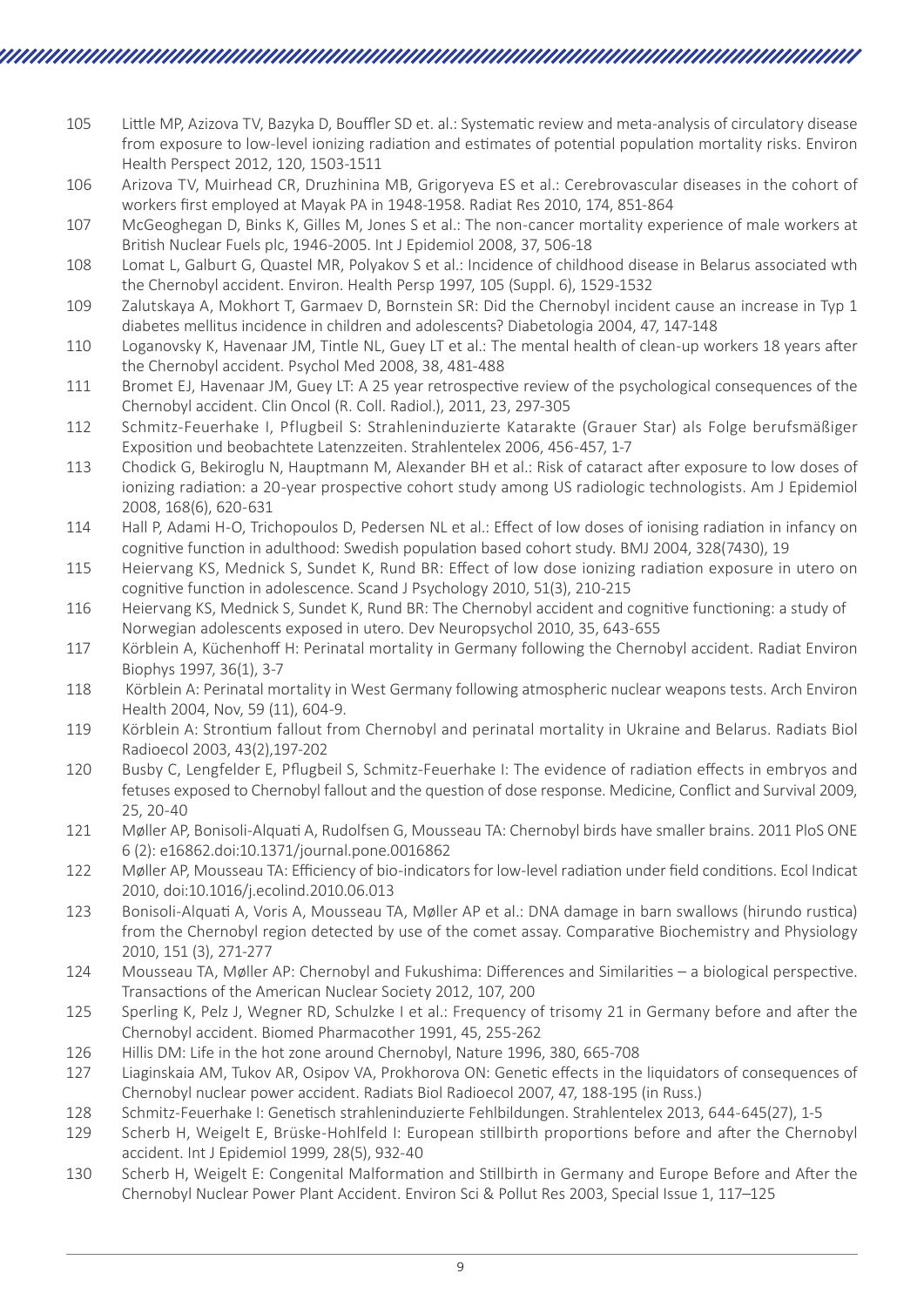# HEALTH EFFECTS OF IONISING RADIATION

- 131 Scherb H, Weigelt E: Spaltgeburtenrate in Bayern vor und nach dem Reaktorunfall in Tschernobyl. Mund-, Kiefer- und Gesichtschirurgie 2004, 8 106-110(5)
- 132 Scherb H, Voigt K: Trends in the human sex odds at birth in Europe and the Chernobyl Nuclear Power Plant accident, Reproductive Toxicology 2007, 23, 593-599
- 133 Kusmierz R, Voigt K, Scherb H: Is the human sex odds at birth distorted in the vicinity of nuclear facilities (NF)? A preliminary geo-spatial-temporal approach. Klaus Greve / Armin B. Cremers (Eds.): EnviroInfo 2010 Integration of Environmental Information in Europe. Proceedings of the 24th International Conference on Informatics for Environmental Protection Cologne / Bonn, Germany, Shaker Verlag, Aachen 2010, 616-626
- 134 Scherb H, Voigt K: The human sex odds at birth after the atmospheric atomic bomb tests, after Chernobyl, and in the vicinity of nuclear facilities. Environ Sci Pollut Res Int 2011, 18(5), 697-707
- 135 Scherb H, Sperling K: Heutige Lehren aus dem Reaktorunfall von Tschernobyl. Naturwissenschaftliche Rundschau, 2011, 64 (5), 229-239
- 136 Sperling K, Neitzel H, Scherb H: Evidence for an increase in trisomy 21 (Down syndrome) in Europe after the Chernobyl reactor accident. Genet Epidemiol 2012, 36(1), 48-55
- 137 Scherb H, Kusmierz R, Voigt K: The human sex odds at birth in France a preliminary geo-spatial-temporal approach in the vicinity of three selected nuclear facilities (NF): Centre de Stockage (CdS) de l'Aube, Institute Laue-Langevin (ILL) de Grenoble, and Commissariat à l'Énergie Atomique (CEA) de Saclay/Paris. Wittmann J, Müller M: Simulation in Umwelt- und Geowissenschaften – Workshop Leipzig. Shaker Verlag, Aachen 2013, 23-38
- 138 Zieglowski V, Hemprich A: Facial cleft birth rate in former East Germany before and after the reactor accident in Chernobyl. Mund Kiefer Gesichtschir 1999, 3 (4), 195–9
- 139 Sperling K, Pelz J, Wegner RD, Dorries A et al.: Significant increase in trisomy 21 in Berlin nine months after the Chernobyl reactor accident: temporal correlation or causal relation? BMJ 1994, 309,158–162.
- 140 Zatsepin P, Verger P, Robert-Gnansia E, Gagniere B et al.: Cluster of Down's syndrome cases registered in January 1987 in the Republic of Belarus as a possible effect of the Chernobyl accident. Int J Rad Med 2004 (Special Issue), 6, 57–71.
- 141 Liaginskaia AM, Tukov AR, Osipov VA, Prokhorova ON: Genetic effects in the liquidators of consequences of Chernobyl nuclear power accident. Radiats Biol Radioecol 2007, 47, 188-195 (in Russ.)
- 142 Wertelecki W: Malformations in a Chernobyl-impacted region. Pediatrics 2010, 125, 836-843
- 143 Schmitz-Feuerhake I: Genetisch strahleninduzierte Fehlbildungen. Strahlentelex 2013, 644-645(27), 1-5
- 144 Dubrova YE: Monitoring of radiation-induced germline mutation in humans. Swiss Med Wkly 2003, 133, 474-478
- 145 Scherb H, Voigt K: Strahleninduzierte genetische Effekte nach Tschernobyl und in der Nähe von Nuklearanlagen. Helmholtz Zentrum München, Neuherberg, Okt. 2013.
- 146 Lazjuk G, Verger P, Gagnière B, Kravchuk Zh et al.: The congenital anomalies registry in Belarus: a tool for assessing the public health impact of the Chernobyl accident. Reprod Toxicol 2003, 17, 659-666
- 147 Pearce MS, Salotti JA, Little MP, Mc Hugh K et al.: Radiation exposure from CT scans in childhood and subsequent risk of leukaemia and brain tumors: a retrospective cohort study. Lancet 2012, 380 (9840), 499-505
- 148 Mathews JD, Forsythe AV, Brady Z, Butler MW et al.: Cancer risk in 680.000 people exposed to computed tomography scans in childhood or adolescence: data linkage study of 11 million Australians. BMJ 2013, 346:12360.doi: 10.1136/bmj.12360
- 149 Bauer S, Gusev BI, Pivina LM, Apsalikov KN et al.: Radiation exposure due to local fallout from Soviet atmospheric nuclear weapons testing in Kazakhstan: solid cancer mortality in the Semipalatinsk historical cohort, 1960-1999. Radiat Res. 2005, 164(4 Pt 1), 409-419
- 150 Körblein A, Hoffmann W: Background radiation and cancer mortality in Bavaria: an ecological analysis. Arch Environ Occup Health 2006, 61(3),109-114
- 151 Cardis E, Vrijheid M, Blettner M, Gilbert E et al.: The 15-Country Collaborative Study of Cancer Risk among Radiation Workers in the Nuclear Industry: estimates of radiation-related cancer risks. Radiat Res 2007, 167, 396-416
- 152 World Health Organization (WHO): Health risk assessment from the nuclear accident after the 2011 Great East Japan Earthquake and Tsunami based on a preliminary dose estimation. 2013, 32
- 153 Bauer S, Gusev BI, Pivina LM, Apsalikov KN et al.: Radiation exposure due to local fallout from Soviet atmospheric nuclear weapons testing in Kazakhstan: solid cancer mortality in the Semipalatinsk historical cohort, 1960-1999. Radiat Res. 2005, 164(4 Pt 1), 409-419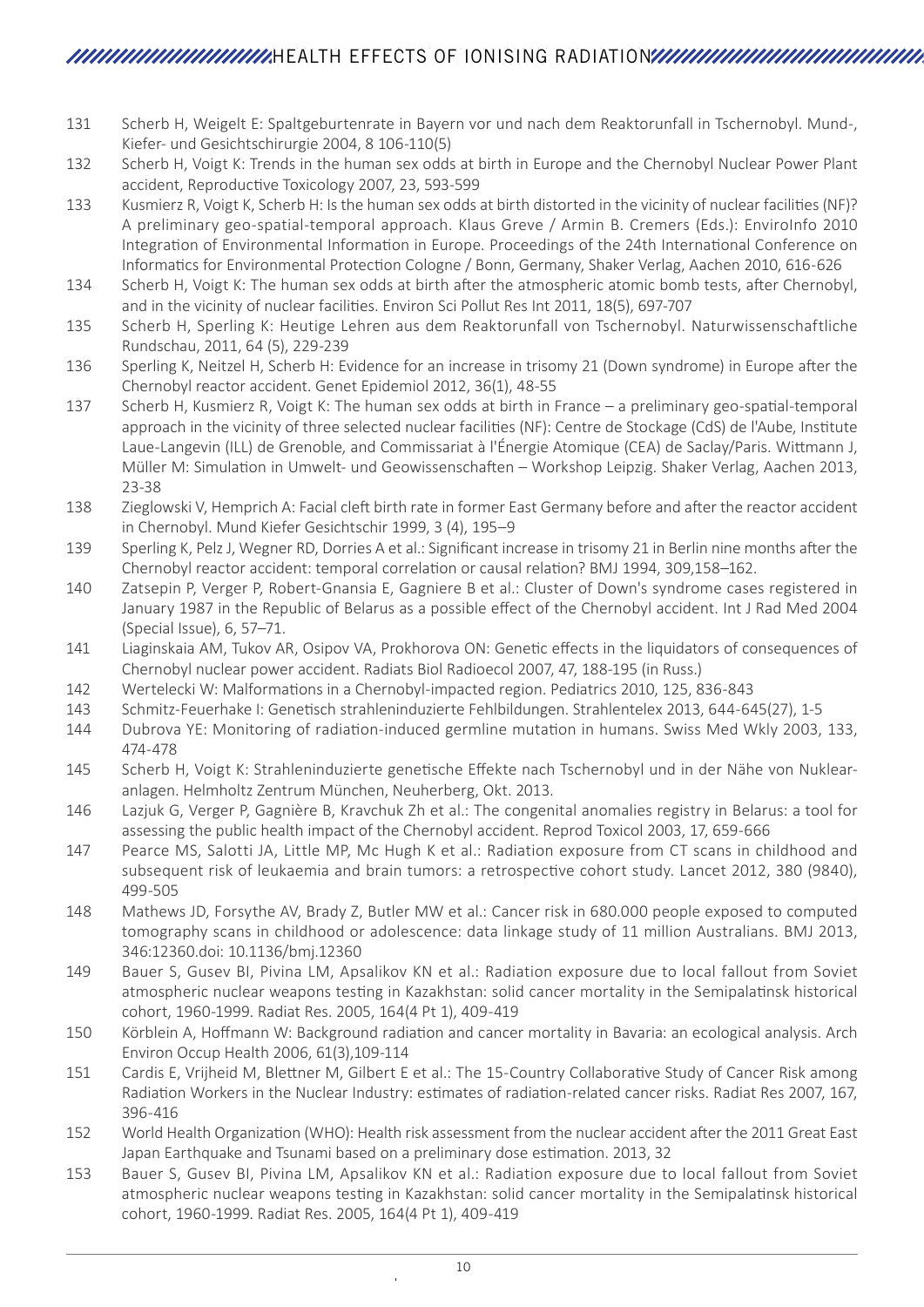- 154 Körblein A, Hoffmann W: Background radiation and cancer mortality in Bavaria: an ecological analysis. Arch Environ Occup Health 2006, 61(3), 109-114
- 155 ICRP: Radiation and your patient: A Guide for medical practitioners. A web module produced by Committee 3 of the International Commission on Radiological Protection (ICRP). http://www.icrp.org/docs/rad\_for\_gp\_for\_web.pdf
- 156 Little MP, Azizova TV, Bazyka D, Bouffler SD et al.: Systematic review and meta-analysis of circulatory disease from exposure to low-level ionizing radiation and estimates of potential population mortality risks. Environ Health Perspect 2012, 120, 1503-1511
- 157 Shimizu Y, Kodama K, Nishi N, Kasagi F et al.: Radiation exposure and circulatory disease risk: Hiroshima and Nagasaki atomic bomb survivor data, 1950-2003. BMJ 2010, 340, b5349
- 158 Straume T: High-energy gamma rays in Hiroshima and Nagasaki: implications for risk and WR. Health Physics 1995, 69, 954-956
- 159 Frankenberg D, Kelnhofer K, Bär K, Frankenberg-Schwager M: Enhanced neoplastic transformation by mammography X rays relative to 200 kVp X rays: indication for a strong dependence on photon energy of the RBEM for various end points. Radiat Res 2002, 157, 99-105
- 160 Jacob P, Ruhm W, Walsh L, Blettner M et al.: Is cancer risk of radiation workers larger than expected? Occup Environ Med 2009, 66(12), 789-796
- 161 World Health Organization (WHO): Health risk assessment from the nuclear accident after the 2011 Great East Japan Earthquake and Tsunami based on a preliminary dose estimation. 2013, 32
- 162 Watanabe T, Miyao M, Honda R, Yamada Y: Hiroshima survivors exposed to very low doses of A-bomb primary radiation showed a high risk for cancers. Environ Health Prev Med 2008, 13, 264-270
- 163 Stewart AM, Kneale GW: A-bomb survivors: factors that may lead to a reassessment of the radiation hazard. Int J Epidemiol 2000, 29, 708-14
- 164 Yamasaki JN, Schull WJ: Perinatal loss and neurological abnormalities among children of the Atomic bomb. Nagasaki and Hiroshima revisited, 1949 to 1989. JAMA 1990, 264, 605-609
- 165 Gefahrstoffverordnung (GefStoffV) in der Fassung vom 15.07.2013 www.baua.de/de/Themen-von-A-Z/ Gefahrstoffe/Rechtstexte/pdf/Gefahrstoffverordnung.pdf? blob=publicationFile&v=12
- 166 Bekanntmachung zu Gefahrstoffen 910 (BekGS 910) http://www.baua.de/de/Themen-von-A-Z/Gefahrstoffe/ TRGS/pdf/Bekanntmachung-910.pdf? blob=publicationFile&v=10
- 167 Kalberlah F, Bloser M, Wachholz C: Toleranz- und Akzeptanzschwelle für Gesundheitsrisiken am Arbeitsplatz. Dortmund: Bundesanstalt für Arbeitsschutz und Arbeitsmedizin 2005. 174 Seiten, Projektnummer: F 2010
- 168 Leitfaden zur Quantifizierung von Krebsrisikozahlen bei Exposition gegenüber krebserzeugenden Gefahrstoffen für die Grenzwertsetzung am Arbeitsplatz 2008, Fachbeitrag http://www.baua.de/de/Publikationen/ Fachbeitraege/Gd34.pdf? blob=publicationFile&v=7
- 169 Weitere Literatur zu Risiko-Akzeptanz: http://www.dguv.de/dguv/ifa/Fachinfos/Exposition-Risiko-Beziehung- (ERB)/Grundlagen-des-Risikokonzeptes/index.jsp